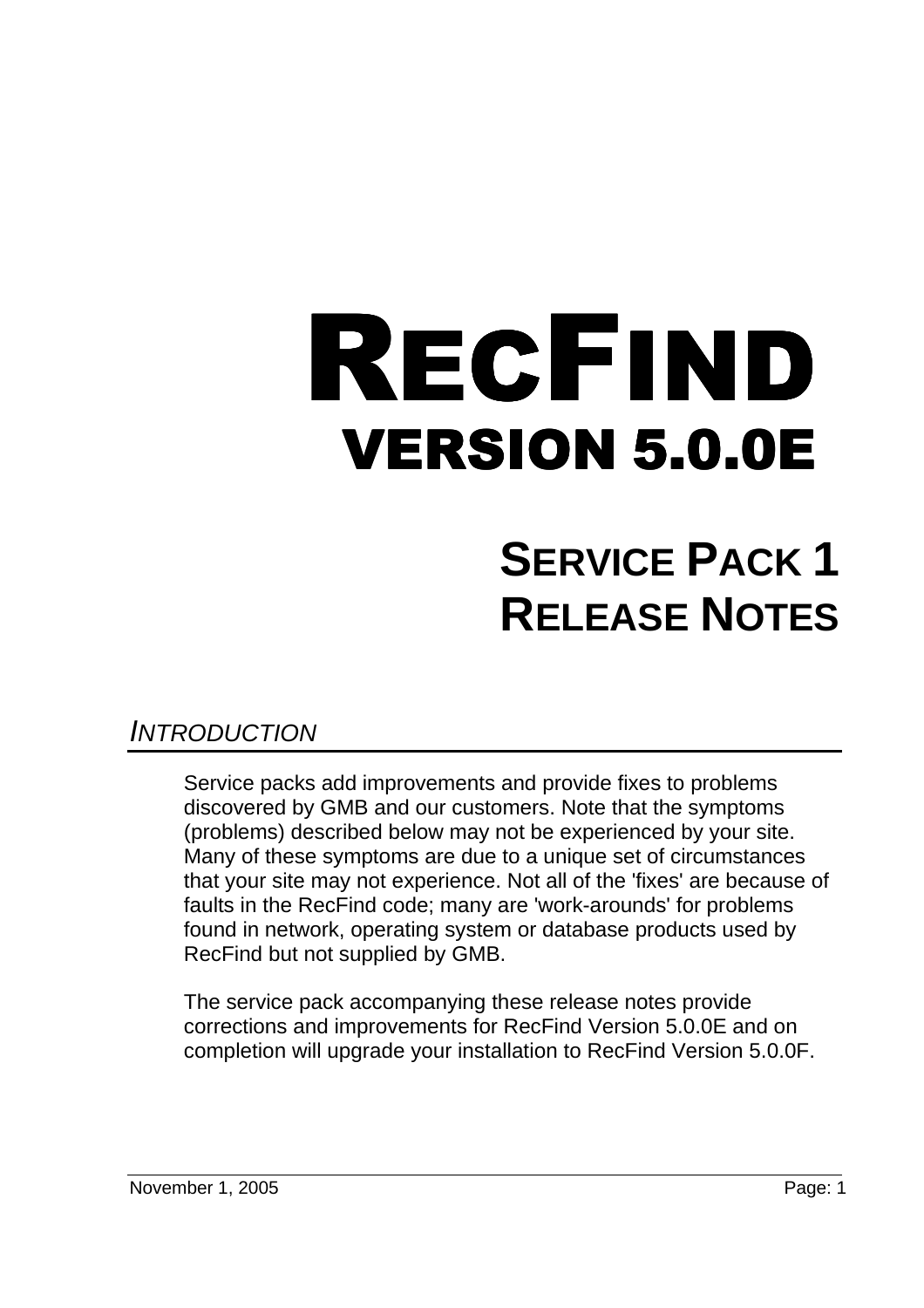This service pack applies to customers who have the following products installed:

■ RecFind Corporate/RecFind Professional/RecQuery/ RecQuery TC/RecFind Button version 5.0.0E.

Customers currently using RecFind 5.0.0D or earlier must first upgrade to RecFind 5.0.0E prior to applying this service pack.

## INSTALLATION

NOTE! In order for the service pack to update the RecFind application files, please ensure that there are no users running RecFind prior to installing the service pack.

To install the service packs, double-click the service pack file that you have downloaded (eg. '**RF500E1\_A4.EXE**' or '**RF500E1\_US.EXE**'). This file will self-extract and load the installation program. When prompted, select the directory where RecFind is installed, and click 'Continue'.

Repeat this process on any local installations of RecFind that you have.

Please note that the RecQuery TC service pack must be installed using the IIS web server. Prior to installing the service pack the IIS services must be stopped and then restarted after installation.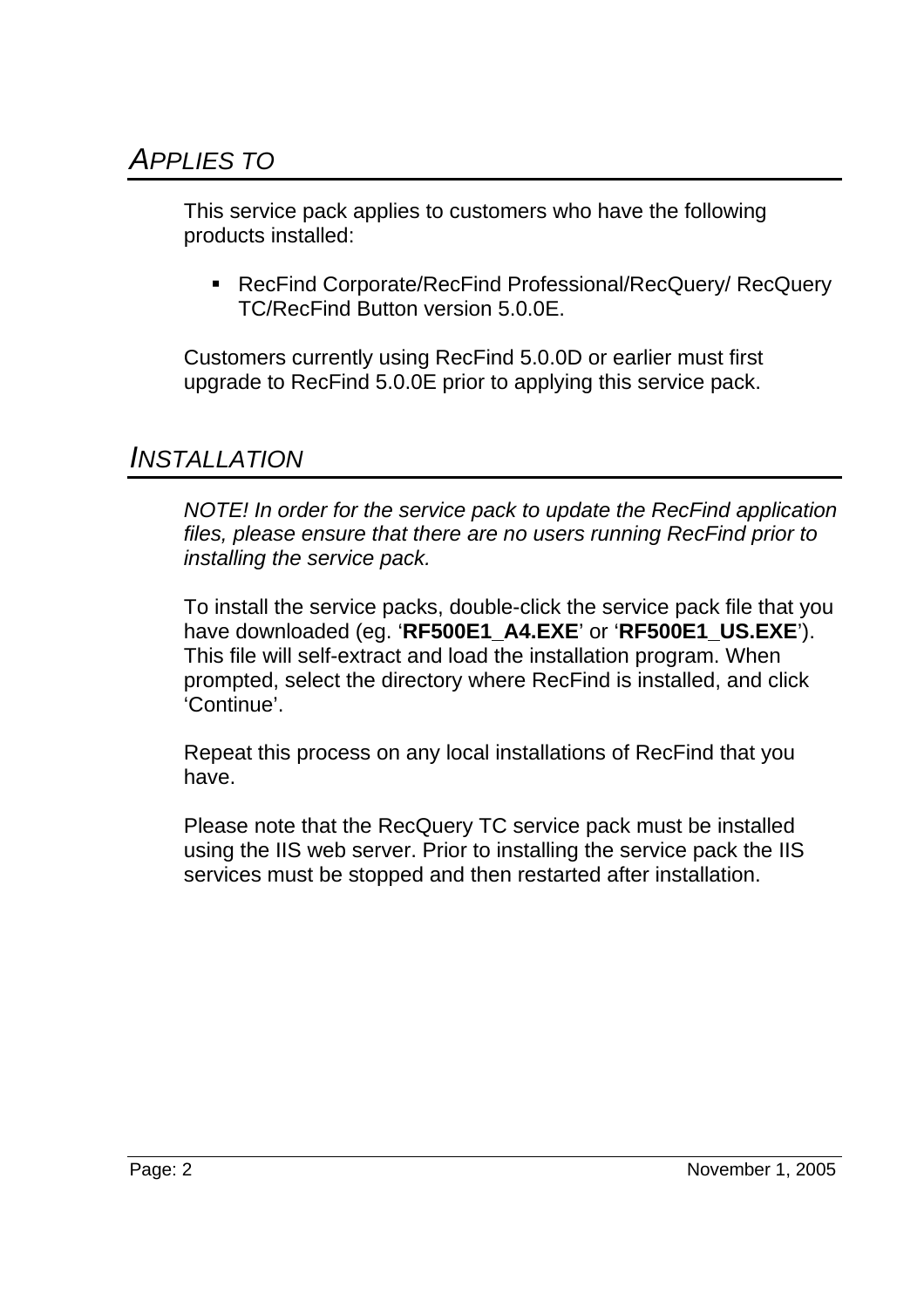This service pack includes the following changes:

#### RecFind

- Implemented logon screen for running 'User Reports'.
- Improved performance of 'List box movements' report. [F1038]
- When purging and you received "Audit trail is nearly full" the message would repeat itself for each record purged. The message will now only be displayed once. [F1039]
- When performing a report by File Title, title lines 3 and 4 were not populated fully. [F1041]
- Action officer barcodes of 8 or more characters were not detected in some modules. [F1043]
- ISYS text result would not display the Original Filename field if the path referred to a server that no longer existed. [F1044]
- The To Do list showed all action officer codes instead of restricting them based on organisational units. [F1045]
- Report Preview window would not display a horizontal scroll bar and cursor key would need to be used.
- The total field would not calculate correctly on the footer of some reports. [F1048]
- When emailing a document profile & attachments, if one of the attachment's filenames contained [, % or ], the e-mail will fail. [F1046]
- When you attempted to modify a loose document with a file number immediately after creating it, you received an error "Can't modify document". This issue was corrected. [F1052]
- When assigning a box number to a file via file maintenance, the file would inherit the security of the box instead of remaining with the selected security code. [F1056]
- When you attempted to modify a box immediately after creating it (including using the clone feature), the incorrect box record would be display. [F1060, F1068]
- When adding a box, the retention code drop-down was populated with values from current database rather than the Standard database. [F1062]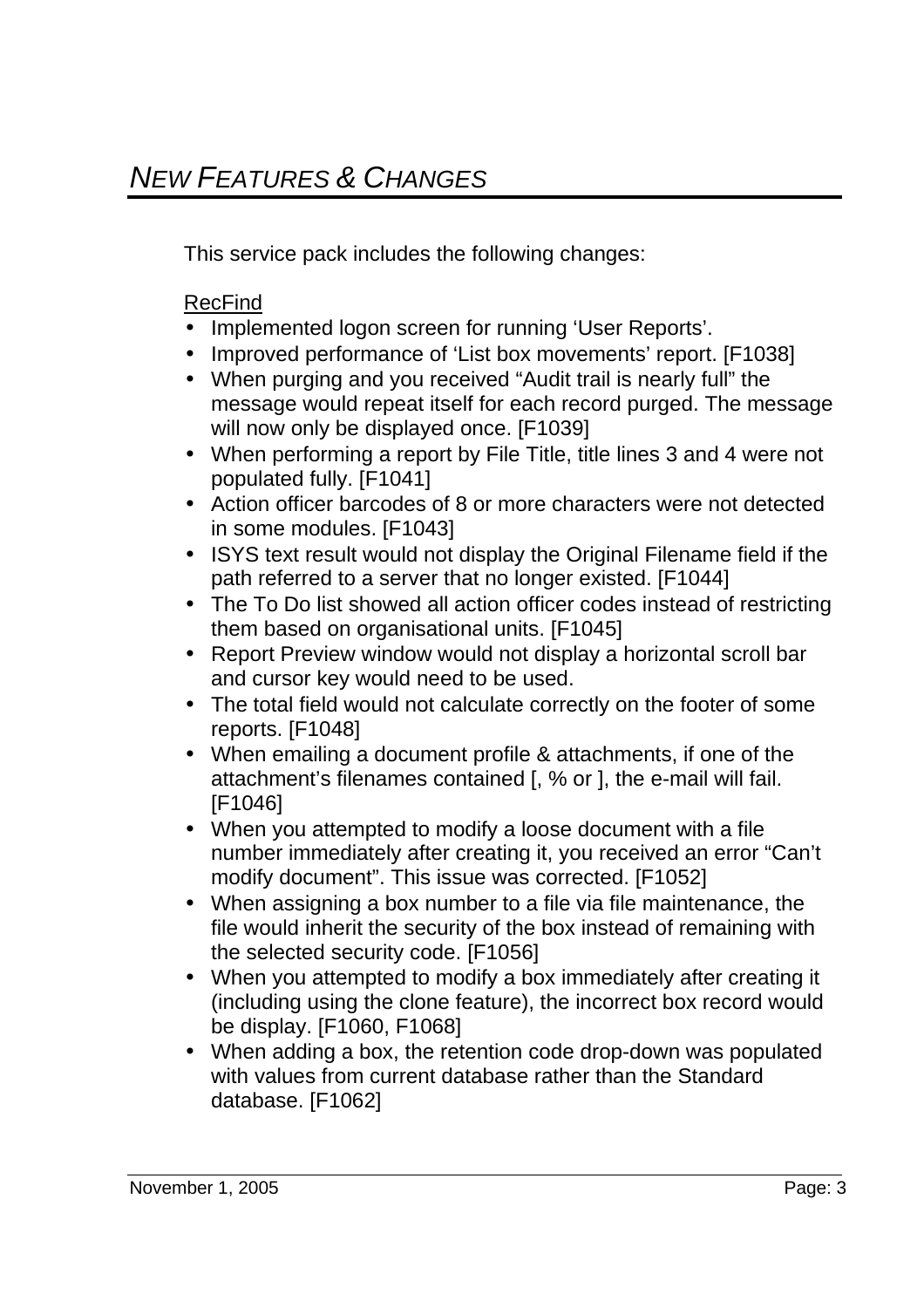- When moving a box you may have received an error that "Action officer xxxx is not permitted this box". Only occurs when not in the Standard database and the Action Officer doesn't exist in the current database. [F1063]
- The system would appear to lock-up when writing an action to the audit trail. This was caused by an issue with the box movements module resetting the internal counter and the correct counter would need to be re-calculated. [F1064]
- A Report Writer document report restricted by routing continued to print all documents regardless of routing. [F1065]
- When viewing versions via Search and Document Maintenance, the version modify date is in dd/mm/yyyy format even when it configured via Windows Regional Settings to be mm/dd/yyyy. [F1066]
- Box text search incorrectly stated that "No record was found to match the search criteria" when you perform a second search and you have just viewed the contents of a box. [F1067]

#### RecQueryTC

- Now include in the Audit Trail the addition of electronic documents attachments made via RecQueryTC. [F939]
- Corrected issue where boxes were still shown as in a records centre when a box is retrieved back from a records centre and moved to an action officer. [F1034]
- Previously for sites with the date format dd/mm/yyyy the version date of an attachment was stored in mm/dd/yyyy format. [F1047]

#### Button

- Now include in the Audit Trail the addition of electronic documents attachments made via the Button. [F939]
- Corrected issue where the REPLY action wasn't generated when the selected document type specifies a reply period. [F1049]
- When you attach a document to an existing document profile, if the document had a reply due date it would be cleared. [F1070]